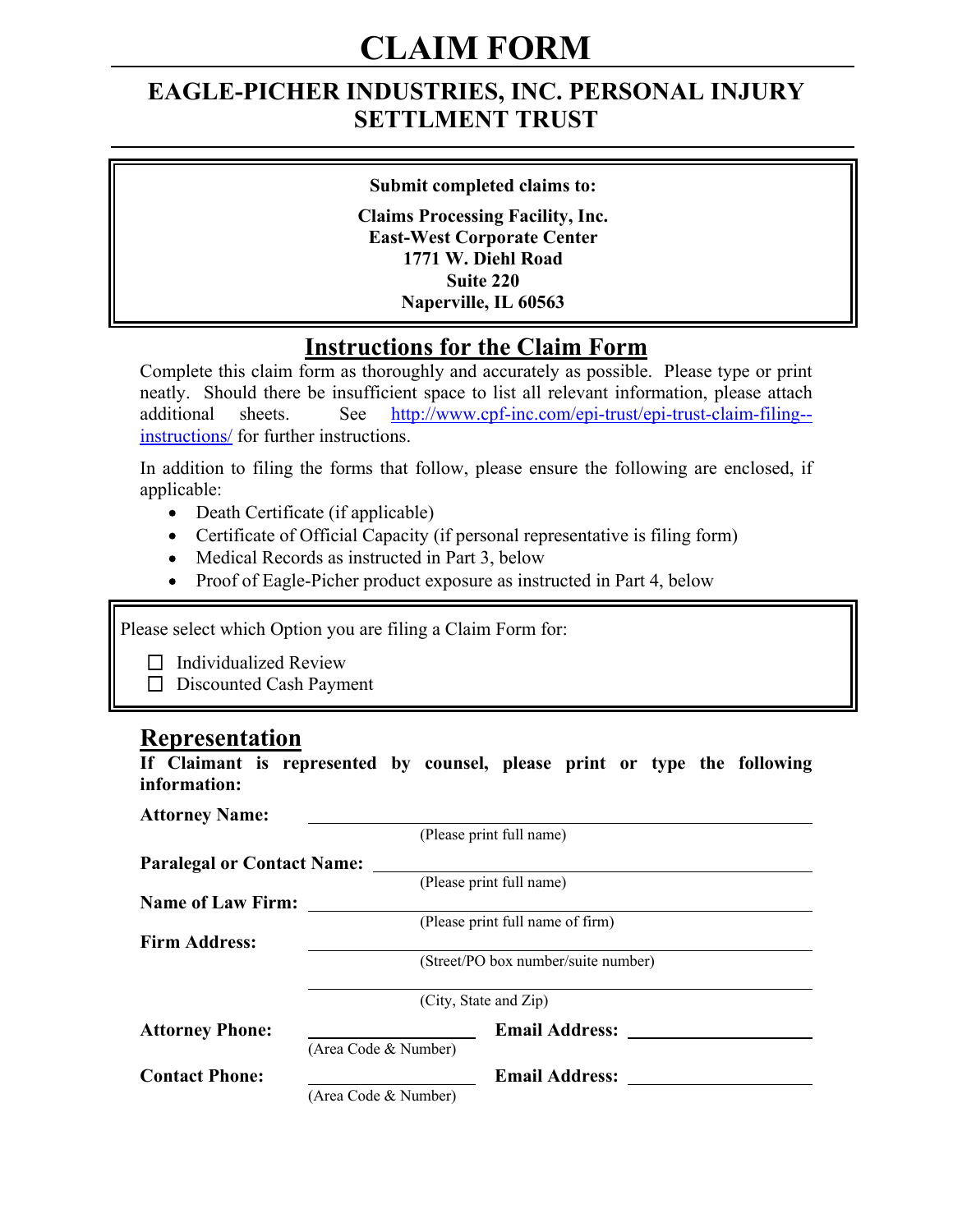# **Part 1: Injured Party Information**

| Name: | <b>Social Security #:</b><br>(Please print FULL NAME)                                                                                                                                                                                       |
|-------|---------------------------------------------------------------------------------------------------------------------------------------------------------------------------------------------------------------------------------------------|
|       | Gender: Male<br>Female<br>(Year)<br>(Month) (Day)                                                                                                                                                                                           |
| Ι.    | No:<br>Is injured party living? Yes:                                                                                                                                                                                                        |
| П.    | If injured party is living and not represented by counsel, please complete the<br>following:                                                                                                                                                |
|       | Mailing Address:<br>(Street PO box number)                                                                                                                                                                                                  |
|       | (City/State/Zip)                                                                                                                                                                                                                            |
|       |                                                                                                                                                                                                                                             |
| III.  | If Injured party is deceased: (Death Certificate must be enclosed)                                                                                                                                                                          |
|       | Date of Death: $\frac{\sqrt{2}}{\text{(Month)}}$ (Day) (Year)<br>$\overline{\text{No:}}$<br>Was death asbestos-related? Yes:                                                                                                                |
| IV.   | If injured party is deceased or has a personal representative other than, or in<br>addition to, his/her attorney, please indicate the following information for the<br>representative: (Certificate of Official Capacity must be enclosed.) |
| Name: |                                                                                                                                                                                                                                             |
|       | Mailing Address:                                                                                                                                                                                                                            |
|       | Daytime Phone: (                                                                                                                                                                                                                            |
|       | Relationship to Injured Party: I am party's:<br>(Guardian, Administrator, Brother, etc.)                                                                                                                                                    |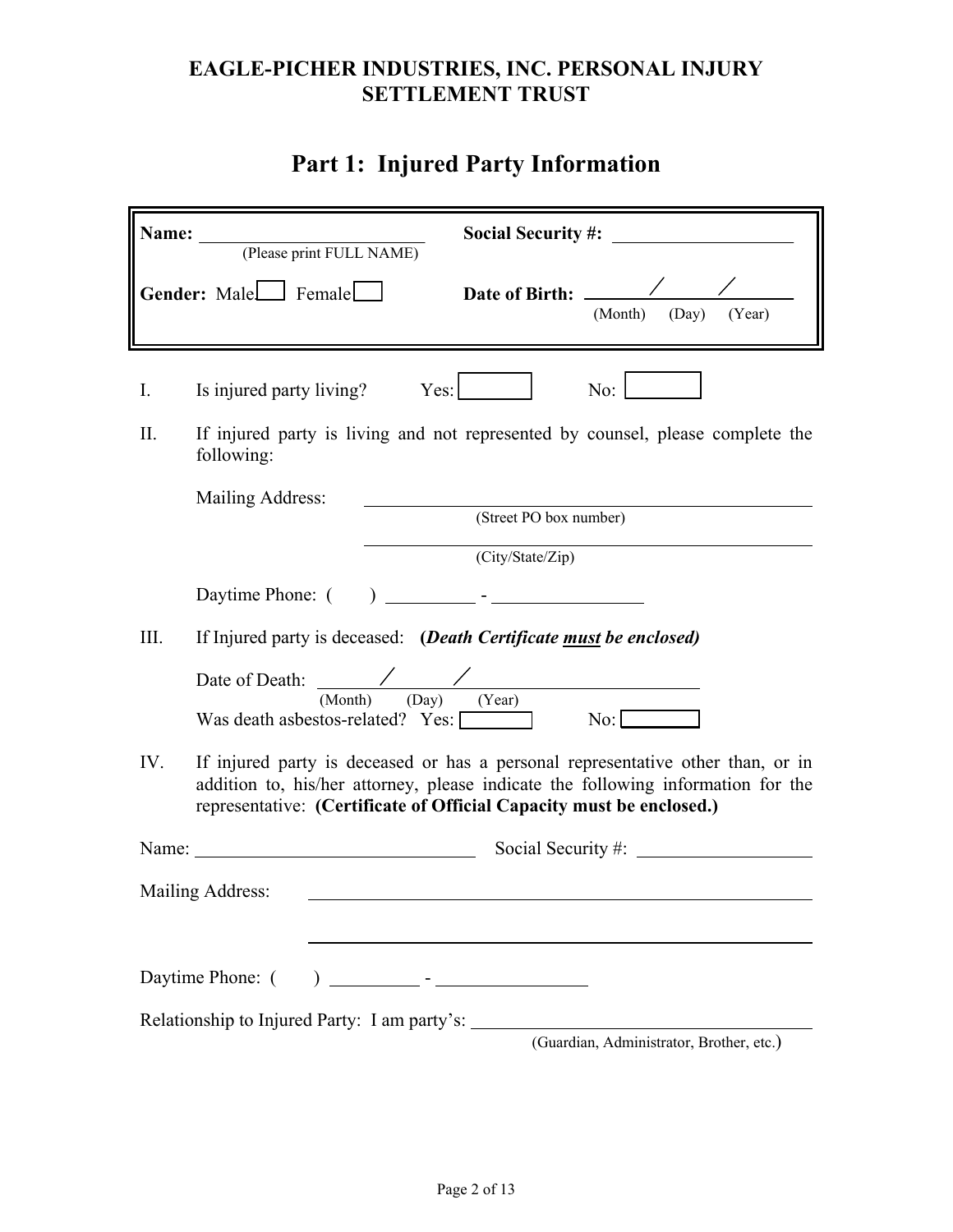### **Part 2: Dependents and Beneficiaries**

List any other persons who may have rights associated with this claim.

Be sure to include the injured party's spouse and any dependents who derive (or who did derive at the time of the injured person's death) at least one-half of their financial support from the injured party.

Also list beneficiaries who are entitled to pursue an action for wrongful death under applicable state law.

If more than three, please photocopy this page and insert copies after current page.

|               |                           | (Month)<br>(Day)<br>(Year)                             |
|---------------|---------------------------|--------------------------------------------------------|
| Relationship: | Spouse<br>Child<br>Other: | <b>Financially Dependent?</b><br>$_{\rm IYes}$<br>l No |
|               |                           | (Month) (Day)<br>(Year)                                |
| Relationship: | Spouse<br>Child<br>Other: | <b>Financially Dependent?</b><br>$_{\rm IYes}$<br>No   |
|               |                           | (Month) (Day)<br>(Year)                                |
| Relationship: | Spouse<br>Child<br>Other: | <b>Financially Dependent?</b><br>Yes<br>No             |

Please provide any additional information on any financial dependents or beneficiaries you believe to be relevant, such as whether they are disabled or have extraordinary needs: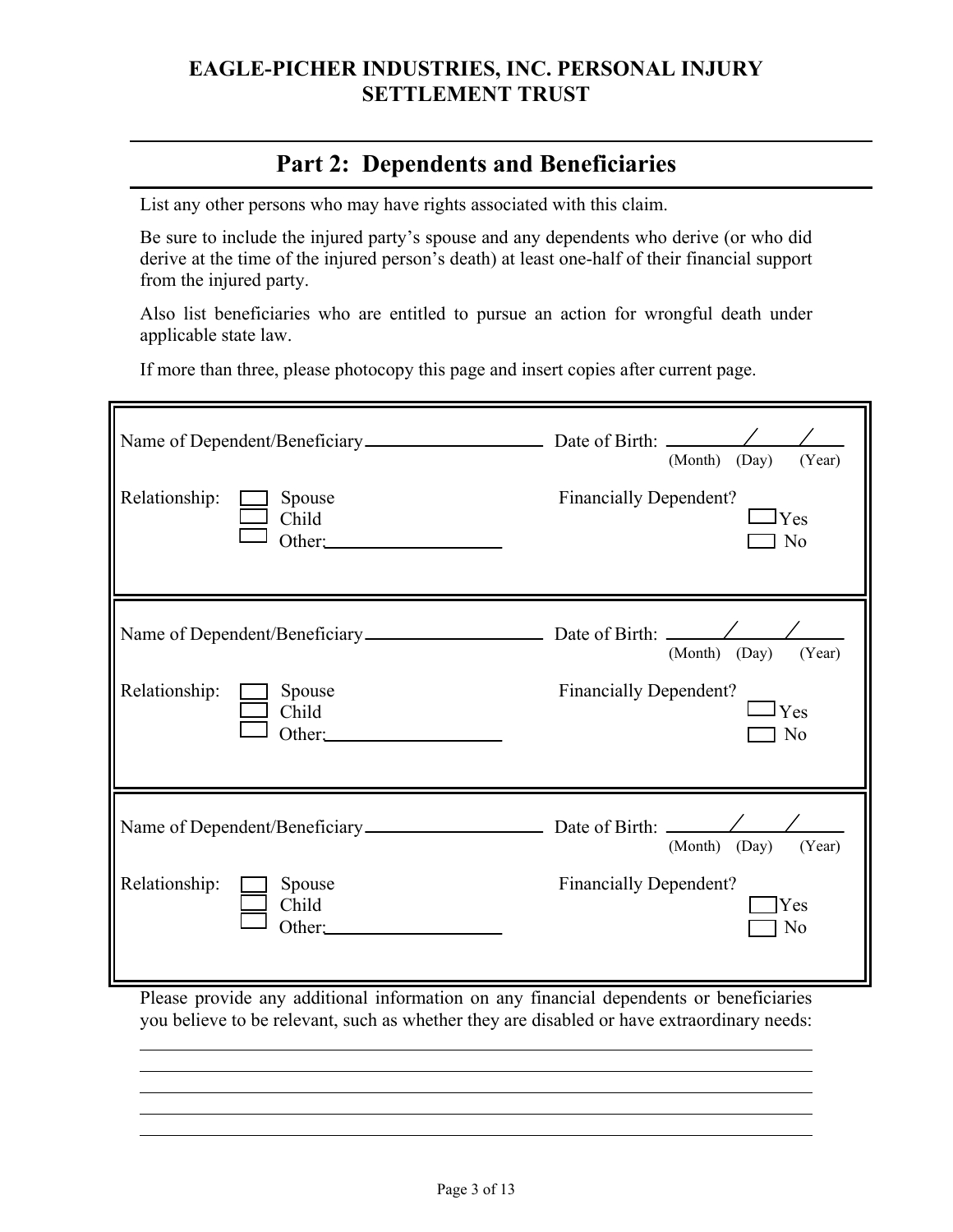### **Part 3: Diagnosed Asbestos-Related Injuries**

Place an X next to all injuries below that have been or were diagnosed for the injured party **and** for which medical documentation is attached to this claim form. **See http://www.cpf-inc.com/epi-trust/epi-medical-requirements/ for listing of medical records that must be enclosed.**

| Mesothelioma    | Date of Diagnosis: $\angle$<br>(Month) (Day)<br>(Year)    |
|-----------------|-----------------------------------------------------------|
| Lung Cancer     | (Month) (Day)<br>(Year)                                   |
|                 |                                                           |
| (Indicate Type) | Date of Diagnosis: $\angle$<br>(Year)<br>(Month)<br>(Day) |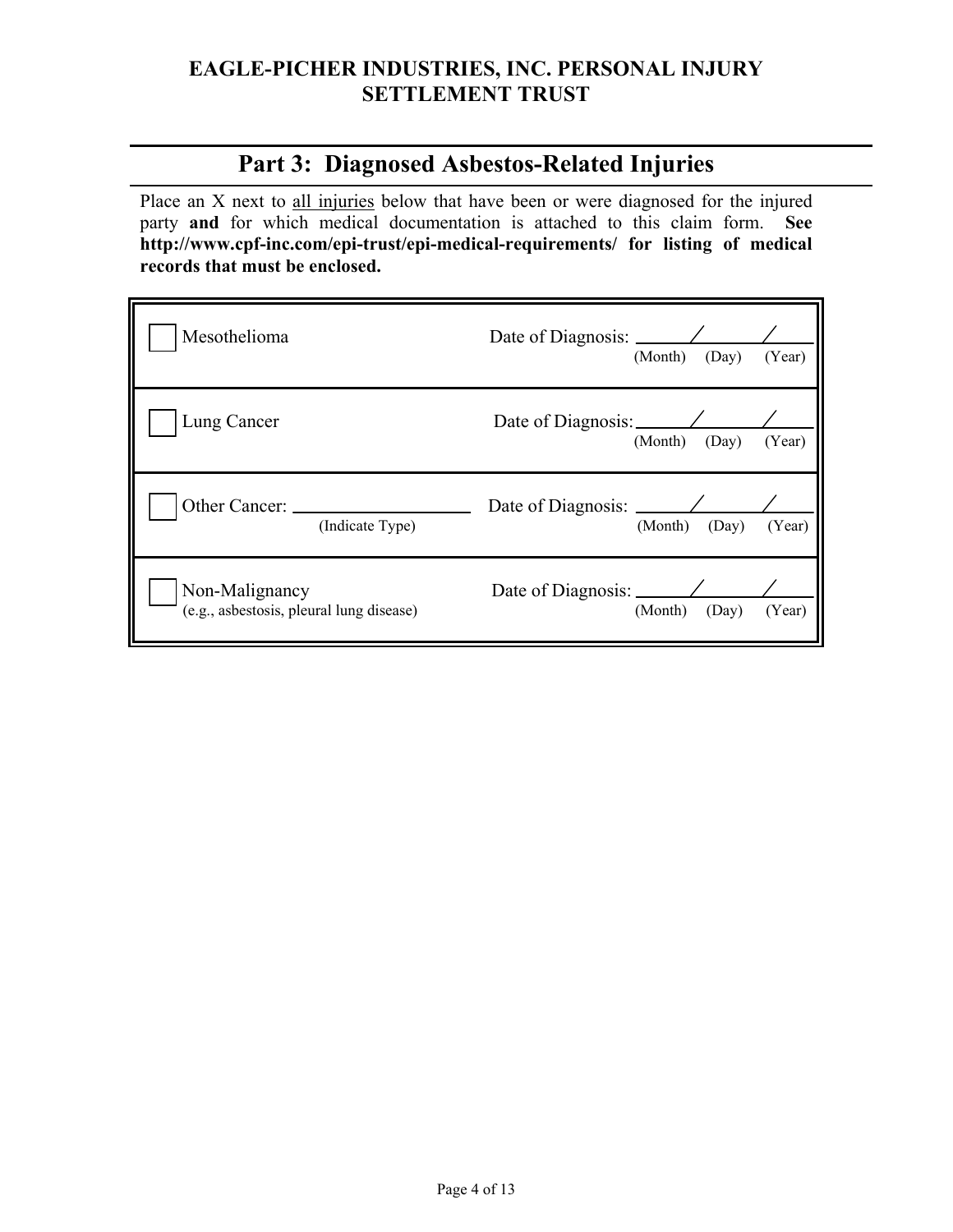#### **Part 4: Occupational Exposure to Eagle-Picher Products**

**Proof of Eagle-Picher product exposure must be enclosed. (See http://www.cpfinc.com/epi-trust/epi-exposure-reguirements/ for further instructions)** 

*Please list separately each site, indushy or occupation in which claimant alleges exposure to an Eagle-Picher asbestos-containing product. Use pages 6 and 7 if necessary. If additional exposure pages are required, please photocopy this page.* 

| (Month) (Day) (Year)                    |  | Date Exposure Began: / / / Date Exposure Ended: /<br>(Month) (Day) (Year)     |  |
|-----------------------------------------|--|-------------------------------------------------------------------------------|--|
| Occupation:                             |  |                                                                               |  |
| Description of Job Duties:              |  |                                                                               |  |
|                                         |  |                                                                               |  |
|                                         |  | Industry in which exposure occurred: _____ If Code 37 (Other), specify: _____ |  |
|                                         |  | <b>Industry Codes</b>                                                         |  |
| 11. Aerospace/aviation                  |  | 25. Insulation                                                                |  |
| 12. Asbestos abatement                  |  | 27. Railroad                                                                  |  |
| 13. Automobile/mechanical friction      |  | 30. Shipyard-construction/repair                                              |  |
| 16. Chemical                            |  | 31. Textile                                                                   |  |
| 17. Construction Trades                 |  | 33. Utilities                                                                 |  |
| 18. Iron/Steel                          |  | 34. Eagle-Picher asbestos products manufacturing                              |  |
| 19. Longshore                           |  | 35. Non-Eagle-Picher asbestos products manufacturing/mining                   |  |
| 20. Maritime                            |  | 36. Building occupant/bystander                                               |  |
| 21. Military                            |  | 37. Other                                                                     |  |
| 23. Non-asbestos products manufacturing |  |                                                                               |  |
| 24. Petrochemical                       |  |                                                                               |  |

Describe how and why Eagle-Picher product was used at the site:

| Location of plant or site where exposure occurred:              |                 |
|-----------------------------------------------------------------|-----------------|
|                                                                 | City:<br>State: |
| Describe how injured party was exposed to Eagle-Picher product: |                 |

Name of Eagle-Picher product(s) to which injured party was exposed: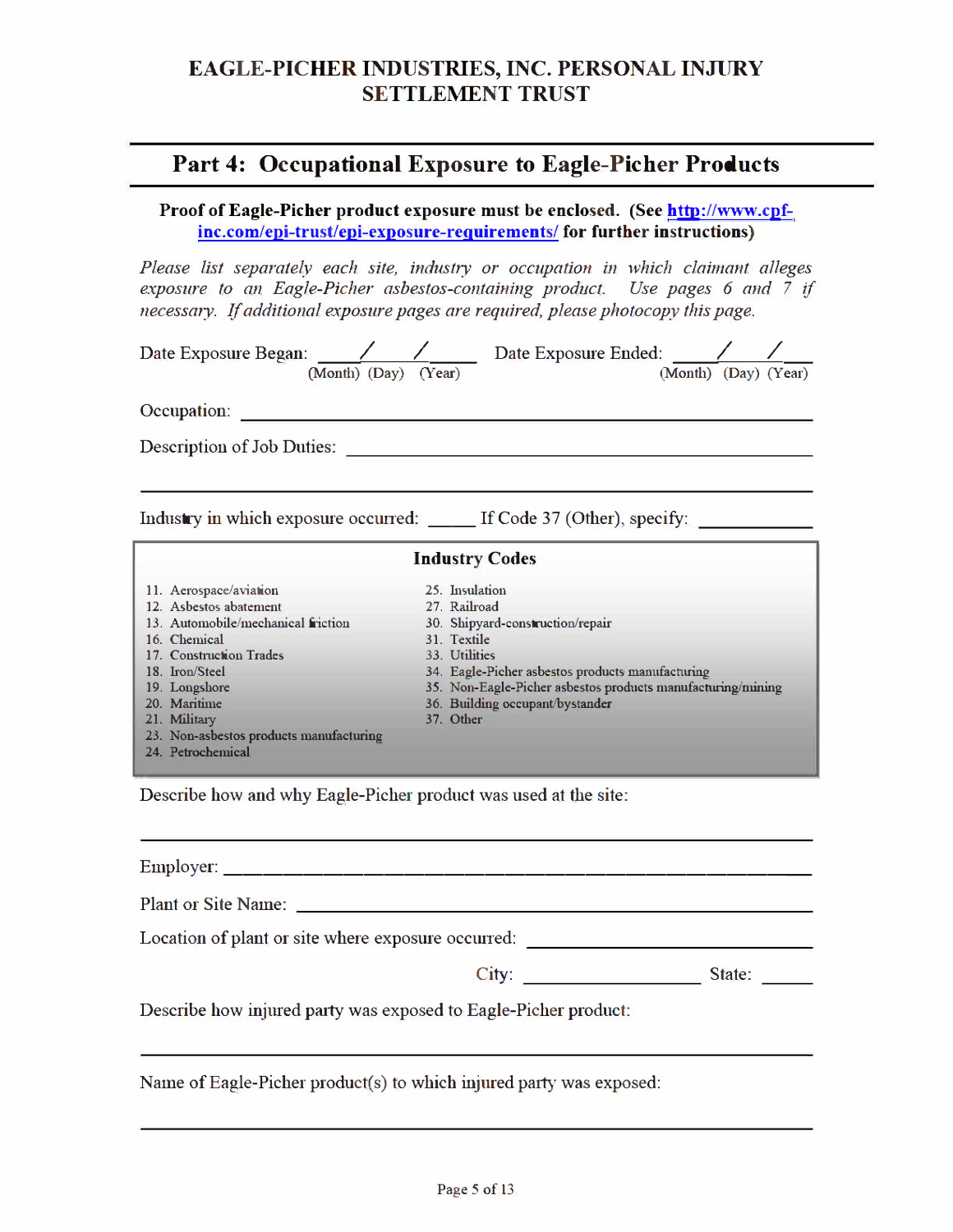#### **Proof of Eagle-Picher product exposure must be enclosed. (See http://www.cpfinc.com/epi-trust/epi-exposure-reguirements/ for further instructions)**

|                                                    | Date Exposure Began: / / Date Exposure Ended: /<br>(Month) (Day) (Year)<br>(Month) (Day) (Year) |  |  |  |
|----------------------------------------------------|-------------------------------------------------------------------------------------------------|--|--|--|
| Occupation:                                        |                                                                                                 |  |  |  |
| Description of Job Duties:                         |                                                                                                 |  |  |  |
|                                                    | Industry in which exposure occurred: _____ If Code 37 (Other), specify: ___                     |  |  |  |
|                                                    | <b>Industry Codes</b>                                                                           |  |  |  |
| 11. Aerospace/aviation                             | 25. Insulation                                                                                  |  |  |  |
| 12. Ashestos abatement                             | 27. Railroad                                                                                    |  |  |  |
| 13. Automobile/mechanical friction<br>16. Chemical | 30. Shipyard-construction/repair<br>31. Textile                                                 |  |  |  |
| 17. Construction Trades                            | 33. Utilities                                                                                   |  |  |  |
| 18. Iron/Steel                                     | 34. Eagle-Picher asbestos products manufacturing                                                |  |  |  |
| 19. Longshore                                      | 35. Non-Eagle-Picher asbestos products manufacturing/mining                                     |  |  |  |
| 20. Maritime                                       | 36. Building occupant/bystander                                                                 |  |  |  |
| 21. Military                                       | 37. Other                                                                                       |  |  |  |
| 23. Non-asbestos products manufacturing            |                                                                                                 |  |  |  |
| 24. Petrochemical                                  |                                                                                                 |  |  |  |
|                                                    |                                                                                                 |  |  |  |

Describe how and why Eagle-Picher product was used at the site:

Employer: \_\_\_\_\_\_\_\_\_\_\_\_\_\_\_\_\_\_\_\_\_\_\_\_\_\_\_\_ \_

Plant or Site Name:

Location of plant or site where exposure occurred:

| City      | State: |
|-----------|--------|
| $\sim$ 11 |        |
|           |        |

Describe how injured party was exposed to Eagle-Picher product:

Name of Eagle-Picher product(s) to which injured party was exposed: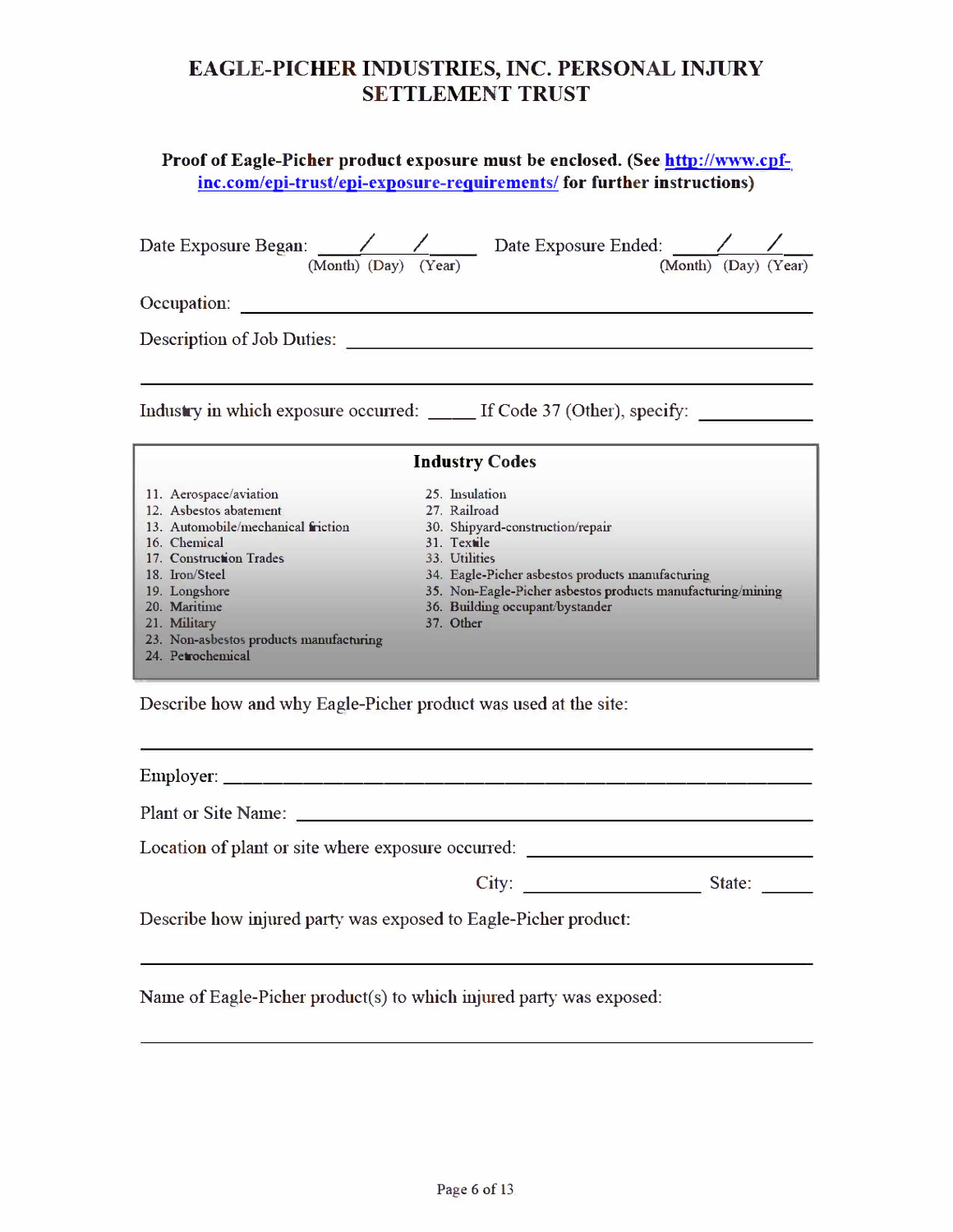#### **Proof of Eagle-Picher product exposure must be enclosed. (See http://www.cpfinc.com/epi-trust/epi-exposure-reguirements/ for further instructions)**

| (Month) (Day) (Year)                                    | Date Exposure Began: / / Date Exposure Ended: /<br>(Month) (Day) (Year)        |
|---------------------------------------------------------|--------------------------------------------------------------------------------|
| Occupation:                                             |                                                                                |
| Description of Job Duties:                              |                                                                                |
|                                                         | Industry in which exposure occurred: ______ If Code 37 (Other), specify: _____ |
|                                                         | <b>Industry Codes</b>                                                          |
| 11. Aerospace/aviation                                  | 25. Insulation                                                                 |
| 12. Asbestos abatement                                  | 27. Railroad                                                                   |
| 13. Automobile/mechanical friction                      | 30. Shipyard-construction/repair                                               |
| 16. Chemical                                            | 31. Textile                                                                    |
| 17. Construction Trades                                 | 33. Utilities                                                                  |
| 18. Iron/Steel                                          | 34. Eagle-Picher asbestos products manufacturing                               |
| 19. Longshore<br>20. Maritime                           | 35. Non-Eagle-Picher asbestos products manufacturing/mining                    |
|                                                         | 36. Building occupant/bystander<br>37. Other                                   |
| 21. Military<br>23. Non-asbestos products manufacturing |                                                                                |
| 24. Petrochemical                                       |                                                                                |
|                                                         |                                                                                |

Describe how and why Eagle-Picher product was used at the site:

Employer: \_\_\_\_\_\_\_\_\_\_\_\_\_\_\_\_\_\_\_\_\_\_\_\_\_\_\_\_ \_

Plant or Site Name:

Location of plant or site where exposure occurred:

| City      | State: |
|-----------|--------|
| $\sim$ 11 |        |
|           |        |

Describe how injured party was exposed to Eagle-Picher product:

Name of Eagle-Picher product(s) to which injured party was exposed: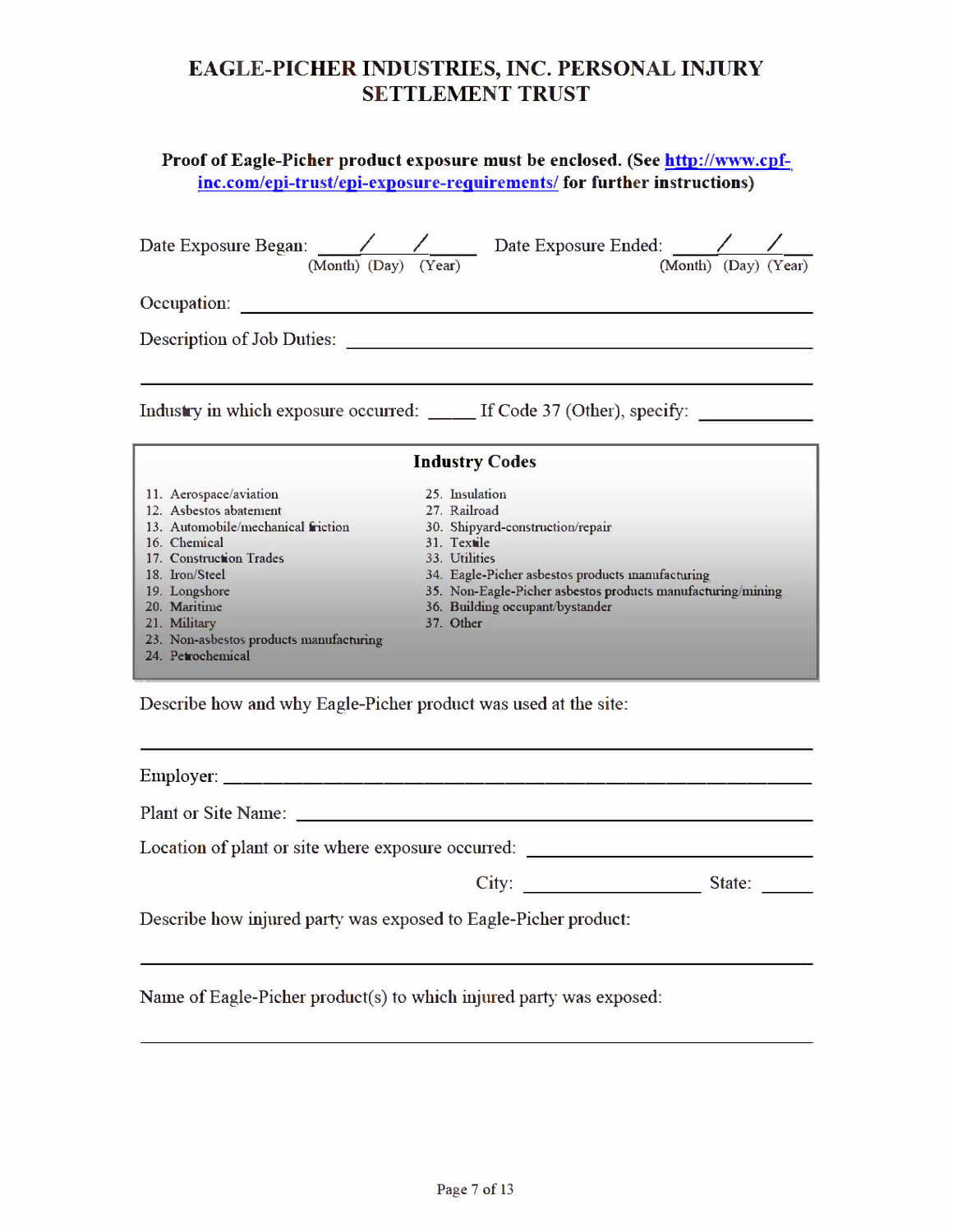### **Part 5: Exposure to an Occupationally Exposed Person**

Is the claimant alleging an asbestos-related disease resulting solely or in part from exposure to an occupationally exposed person, such as a family member (spouse, father, sister, etc.)?

| No:<br>Yes:                                                         |                                               |  |  |  |
|---------------------------------------------------------------------|-----------------------------------------------|--|--|--|
| Name of Occupationally Exposed Person:                              | <u> 1980 - Johann Stein, fransk politik (</u> |  |  |  |
| Date Exposure to Other Person Began: Month                          |                                               |  |  |  |
|                                                                     |                                               |  |  |  |
| Relationship to occupationally exposed individual:                  |                                               |  |  |  |
| I am his/her $\frac{1}{1}$<br>(Brother, Son, Spouse, etc.)          |                                               |  |  |  |
| Describe how injured party was exposed to the Eagle-Picher product: |                                               |  |  |  |
|                                                                     |                                               |  |  |  |
|                                                                     |                                               |  |  |  |
|                                                                     |                                               |  |  |  |
|                                                                     |                                               |  |  |  |
|                                                                     |                                               |  |  |  |

# **Part 4, page 5, must be completed for the occupationally exposed person**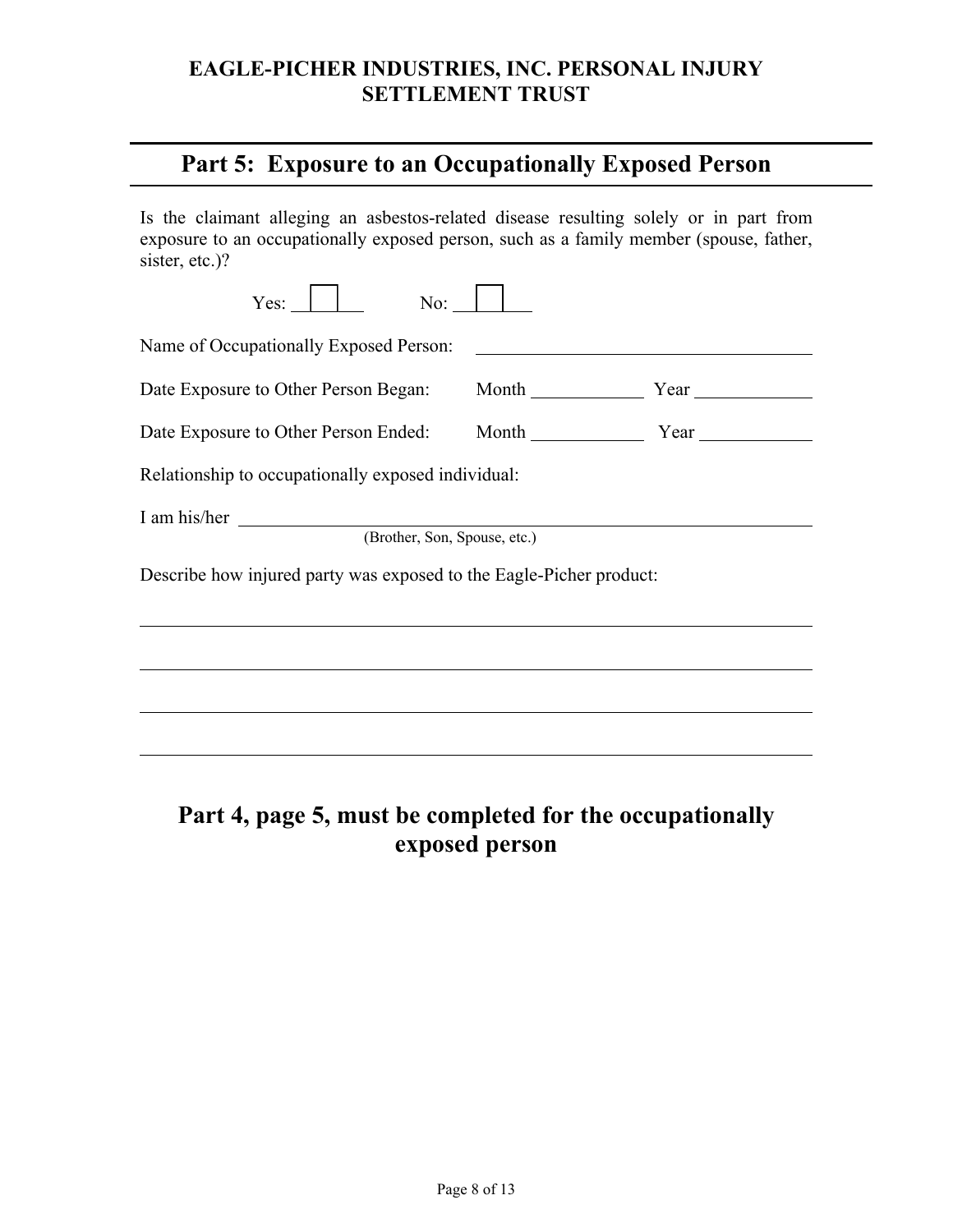# **Part 6: Smoking/Tobacco History**

For each item, indicate whether injured party has smoked or used the given product. If used, indicate the dates they were used.

| Has injured party ever:<br>Smoked Cigarettes? Yes:<br>$No:$ $\qquad$<br>From $\angle$ To $\angle$<br>(Month) (Year) (Month) (Year)<br>From $\angle$ To $\angle$<br>(Month) (Year) (Month) (Year)               |
|----------------------------------------------------------------------------------------------------------------------------------------------------------------------------------------------------------------|
| Has injured party ever:<br><b>Smoked Cigars?</b> Yes:<br>From $\angle$ To $\angle$<br>(Month) (Year) (Month) (Year)<br>From $\angle$ To $\angle$<br>(Month) (Year) (Month) (Year)                              |
| Has injured party ever:<br>$\overline{N_0}$ : $\perp$<br><b>Smoked Pipes?</b> Yes:<br>From $\angle$ To $\angle$<br>(Month) (Year) (Month) (Year)<br>From $\angle$ To $\angle$<br>(Month) (Year) (Month) (Year) |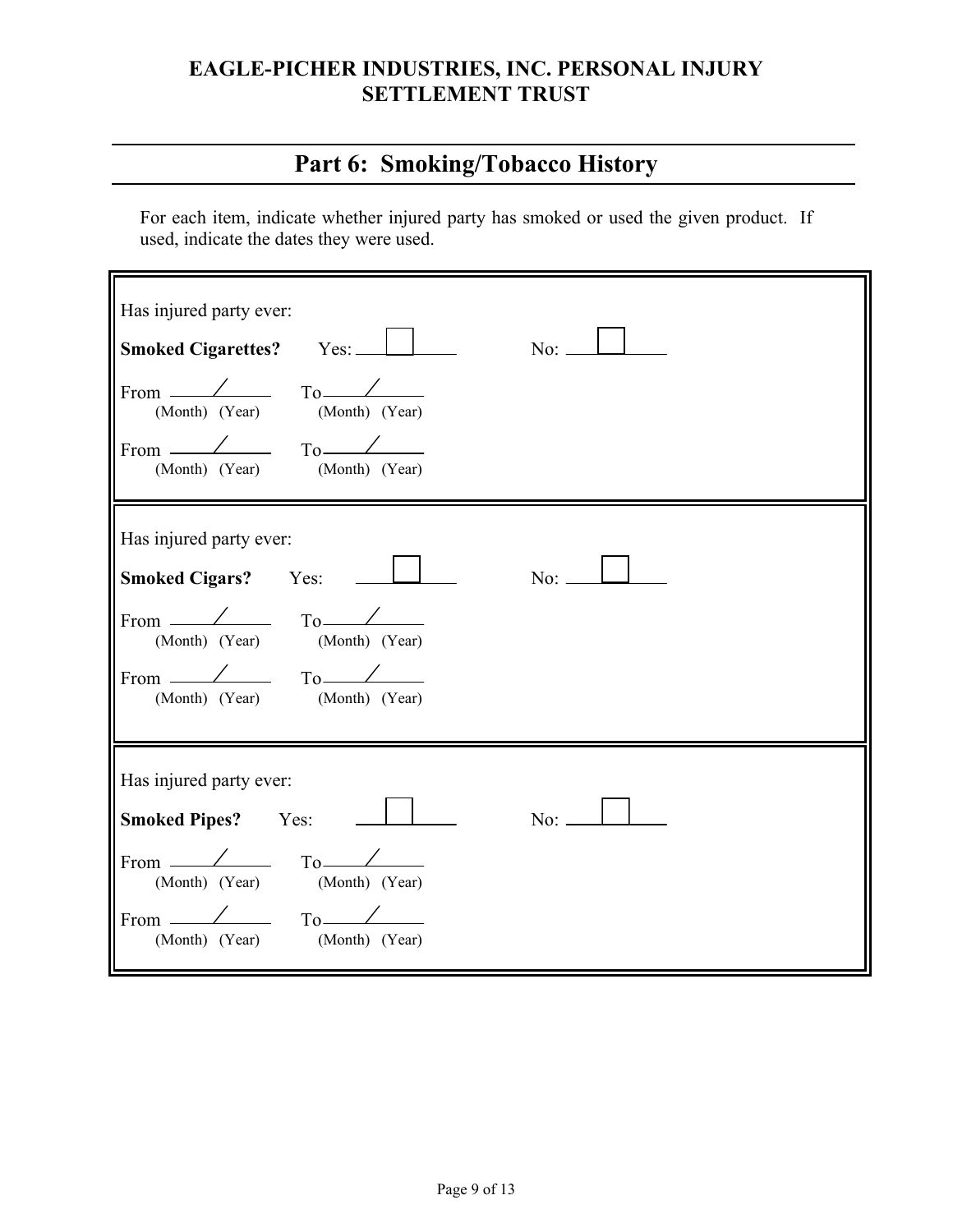| <b>Part 7: Asbestos Litigation</b>                                                                                      |
|-------------------------------------------------------------------------------------------------------------------------|
| Has an asbestos-related lawsuit ever been filed on behalf of the injured party?                                         |
| $Yes:$ No: No:                                                                                                          |
| Two-letter abbreviation of the state in which the suit was originally filed:                                            |
| Name of court in which suit was originally filed: ______________________________                                        |
| Date on which the suit was originally filed:                                                                            |
| Has injured party received settlement money from Eagle-Picher Industries, Inc.?                                         |
| $Yes:$ No: No:                                                                                                          |
| Has injured party received settlement money from the Eagle-Picher Industries, Inc.<br>Personal Injury Settlement Trust? |
| $Y$ es: $\parallel$ No: $\parallel$                                                                                     |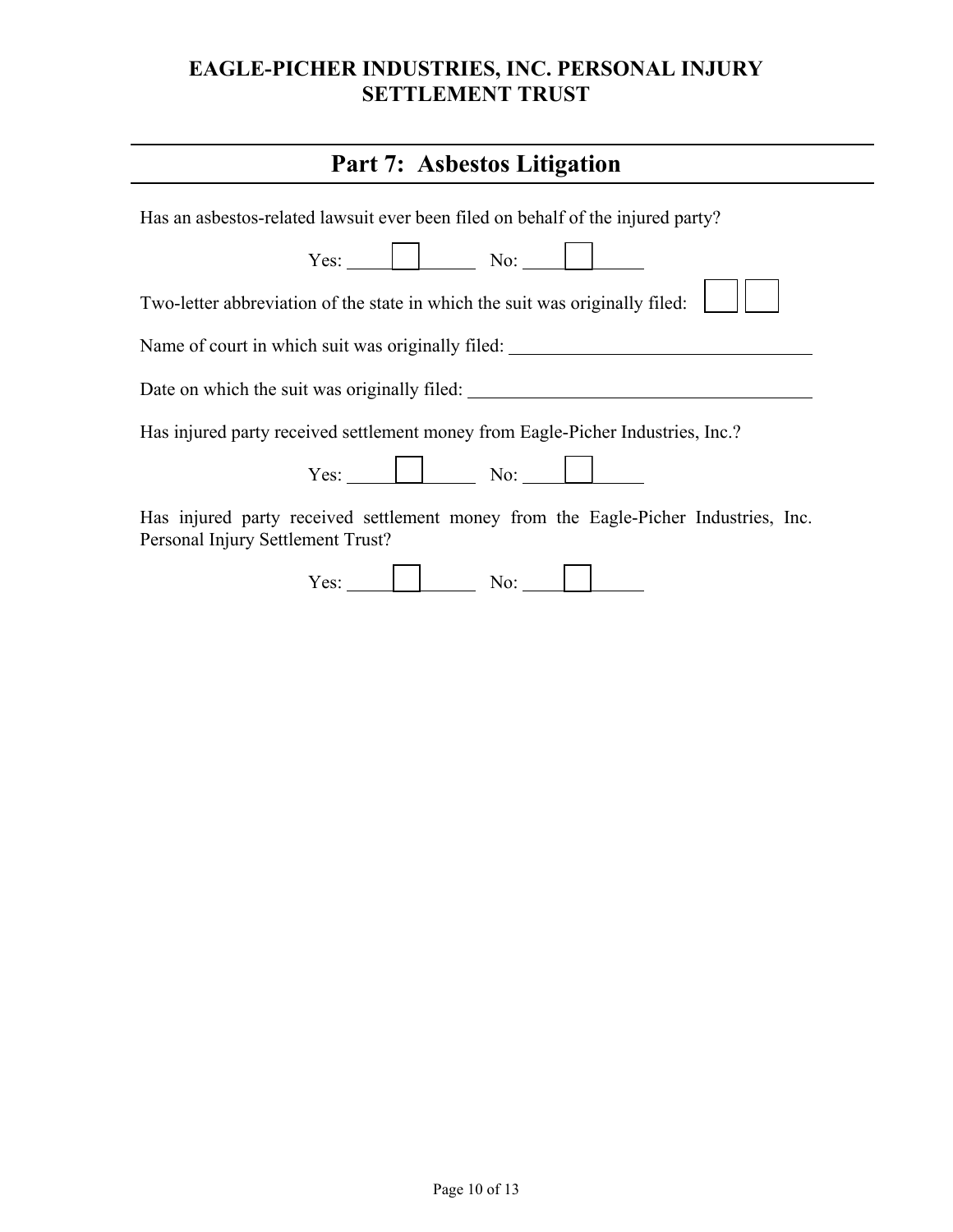

*(enter current month and year if currently earning work-related compensation)*

# **W-2 and first page of 1040 for last year of full employment must be enclosed if lost wages are being claimed**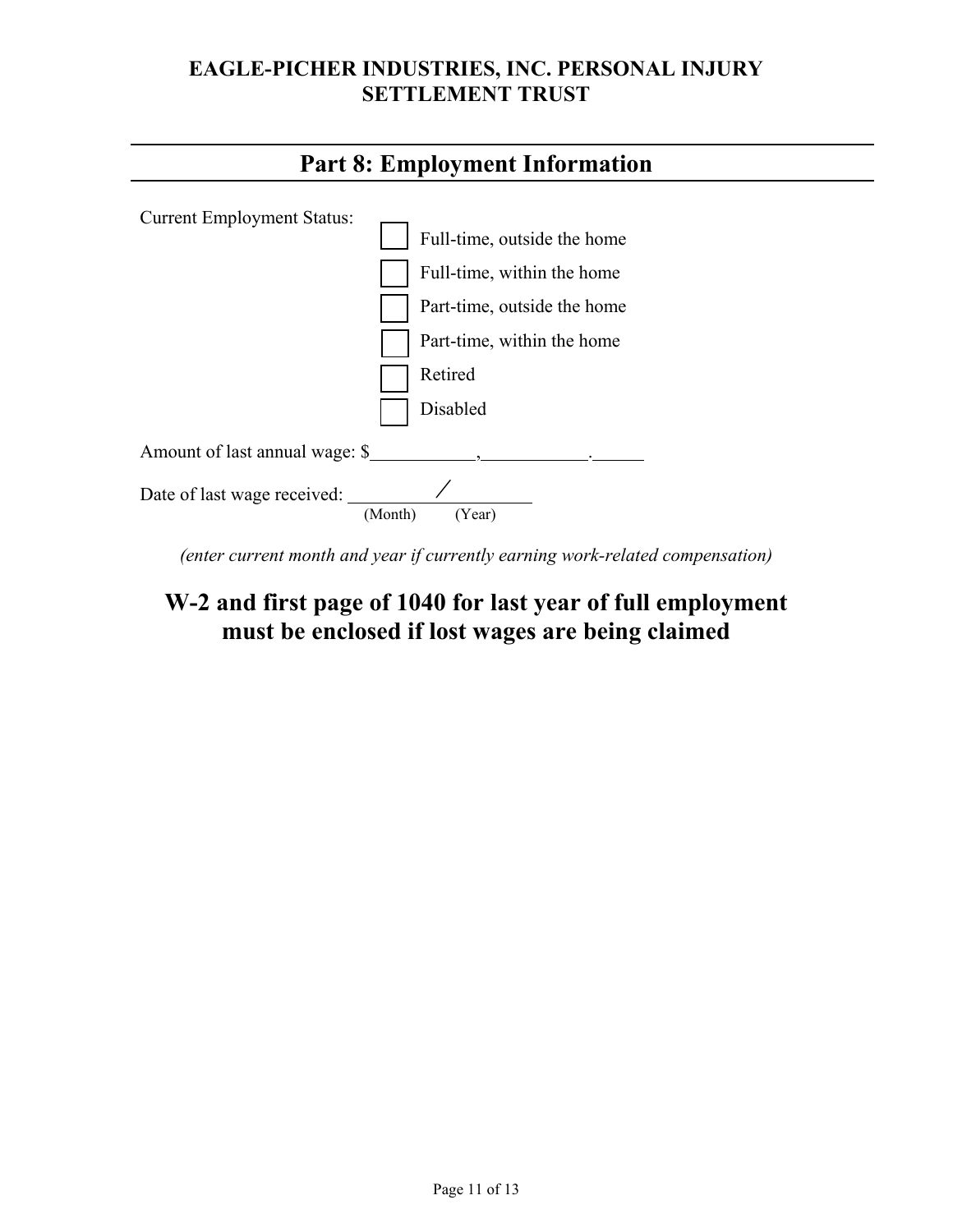## **Part 9: Signature Page**

#### **All claims must be signed by the claimant, or the person filing on his/her behalf (such as the personal representative or attorney).**

I have reviewed the information submitted on this claim form and all documents submitted in support of this claim. To the best of my knowledge I certify under penalty of perjury that the information submitted is accurate and complete.

#### *Signature of Claimant or Representative*

*Please print the name and relationship to the claimant of the signatory above*

#### **Please review your submission to ensure it is complete.**

Death Certificate (if applicable)

Certificate of Official Capacity (if personal representative is filing form)

Medical Records as instructed in Part 3, above

Proof of Eagle-Picher product exposure as instructed in Part 4, above

W-2 and first page of 1040 for last year of full employment (if applicable)